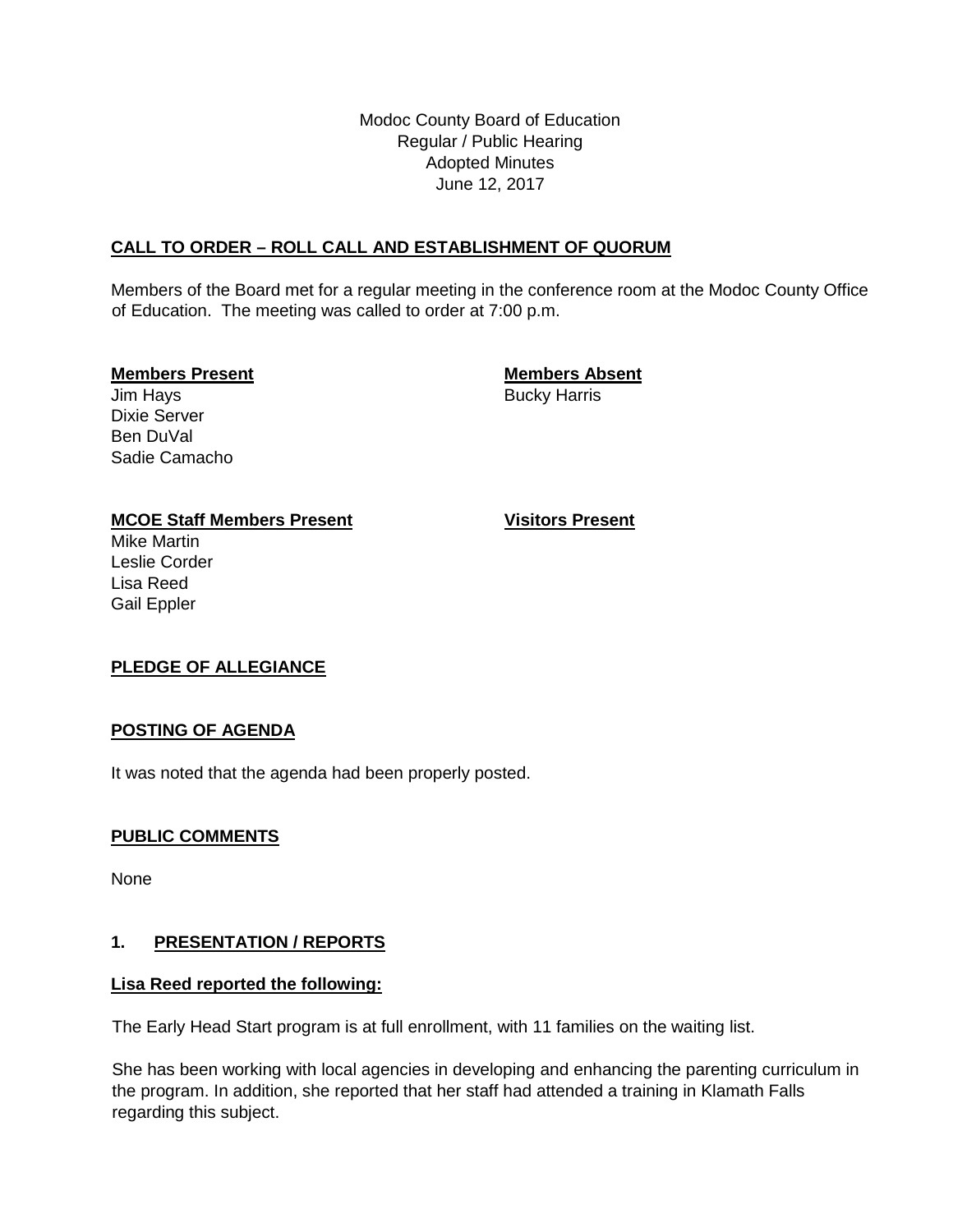Many of the EHS staff members are currently attending the Capturing Kids Hearts training which is being provided by MCOE and Modoc County Behavioral Health. It was pointed out that although the program pertains to older children, the local EHS goal is to build a foundation using the same common language.

### **Leslie Corder Reported the Following:**

The Financial Report was included in the agenda packet.

It was reported that the state budget is moving through both houses, and potentially contains good news in the way of ongoing funding the LCAP planning and implementation. This funding will about to approximately \$80,000.

### **Mike Martin reported the following:**

Mike also reported on the ongoing funding for LCAP planning and implementation. In addition, information was provided regarding trailer language which requires the disclosure of plans for supporting the districts, and who specifically the county office is working with in the process. This language would require disclosure of this information to be provided to the members of the board at the same time and place as the Public Hearing at which the LCAP / Budget are presented.

### **2. CONSENT AGENDA ITEMS**

• Minutes – May 30, 2017

A motion was made by Sadie Camacho, seconded by Ben DuVal and carried that the consent agenda be approved. (Ayes: Hays, Camacho, DuVal, Server; Absent: Harris)

# **3. DISCUSSION / NO ACTION**

### **4. ACTION**

### **4.1 2017-2018 Local Control and Accountability Plan (LCAP)**

A motion was made by Dixie Server, seconded by Sadie Camacho and carried that the 2017-2018 LCAP be approved as presented. (Ayes: Hays, Camacho, DuVal, Server; Absent: Harris)

### **4.2 2017/2018 Modoc County Office of Education Budget**

The 2017-2018 Modoc County Office of Education Budget was approved with the motion being made by Ben DuVal, seconded by Sadie Camacho and carried. (Ayes: Hays, Camacho, DuVal, Server; Absent: Harris)